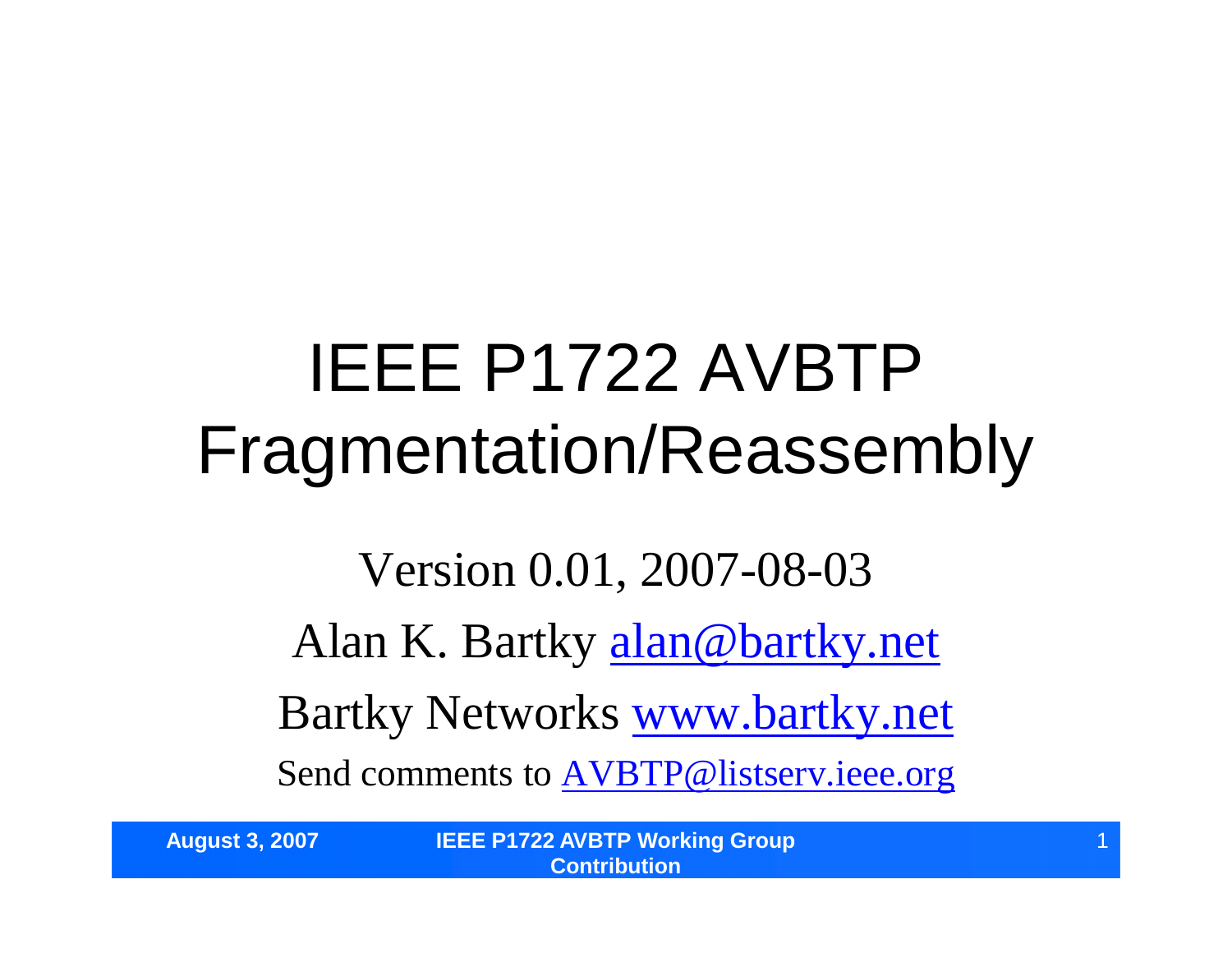## Notice of copyright release

#### • **Notice:**

– This document has been prepared to assist the work of the IEEE P1722 and IEEE 802 Working Groups. It is offered as a basis for discussion and is not binding on the contributing individual(s) or organization(s). The material in this document is subject to change in form and content after further study. The contributor(s) reserve(s) the right to add, amend or withdraw material contained herein.

#### • **Copyright Release to IEEE:**

– The contributor grants a free, irrevocable license to the IEEE to incorporate material contained in this contribution, and any modifications thereof, in the creation of an IEEE Standards publication; to copyright in the IEEE's name any IEEE Standards publication even though it may include portions of this contribution; and at the IEEE's sole discretion to permit others to reproduce in whole or in part the resulting IEEE Standards publication. The contributor also acknowledges and accepts that this contribution may be made public by the IEEE P1722 Working Group or the IEEE 802 Working Group.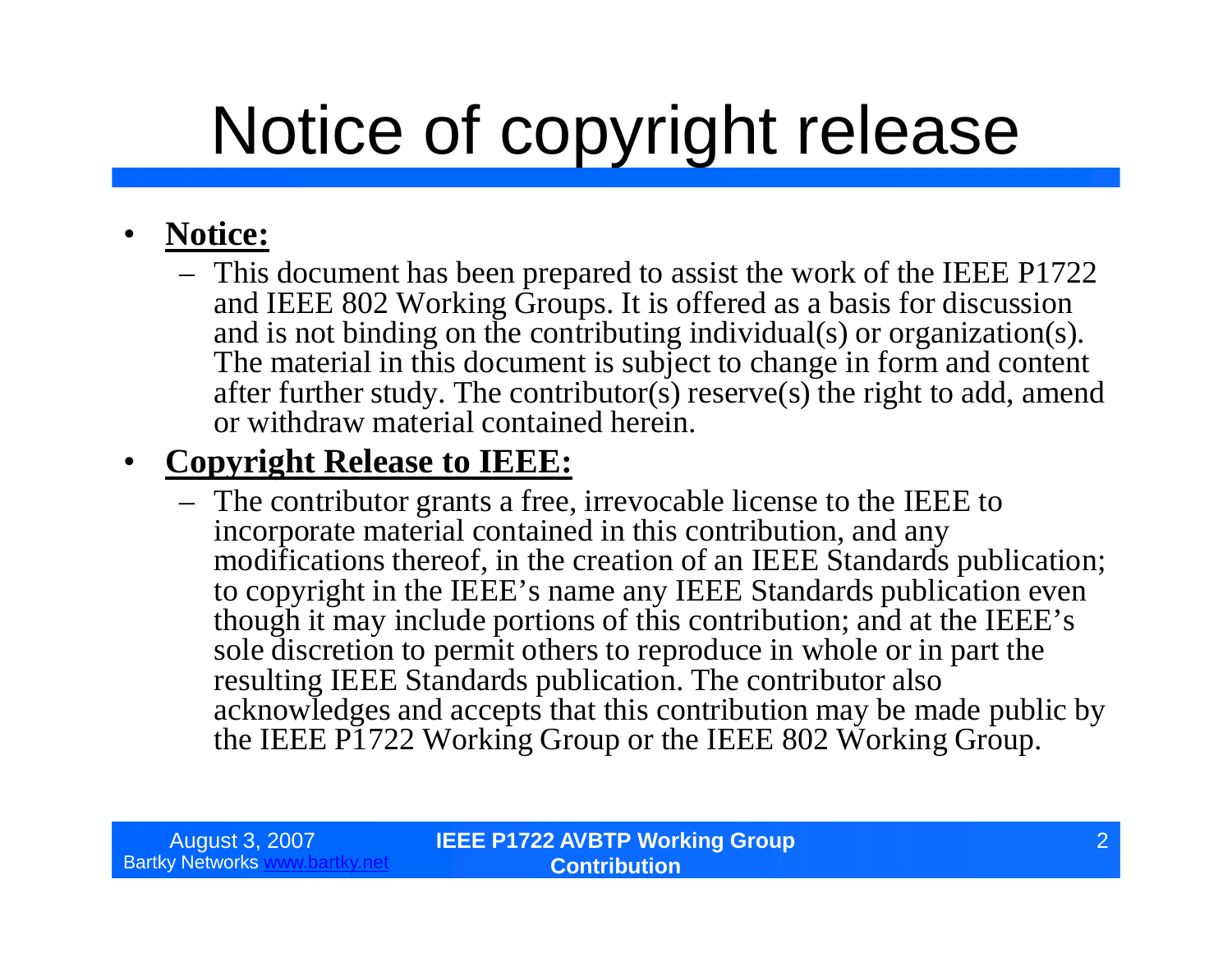#### Revision History

| <b>Rev</b> | ' Date     | <b>Comments</b>                                                                                                                   |
|------------|------------|-----------------------------------------------------------------------------------------------------------------------------------|
| 0.01       | 2007-08-03 | First version proposing another alternate fragmentation/reassembly mechanism to<br>handle, 61883, IIDC and also future protocols. |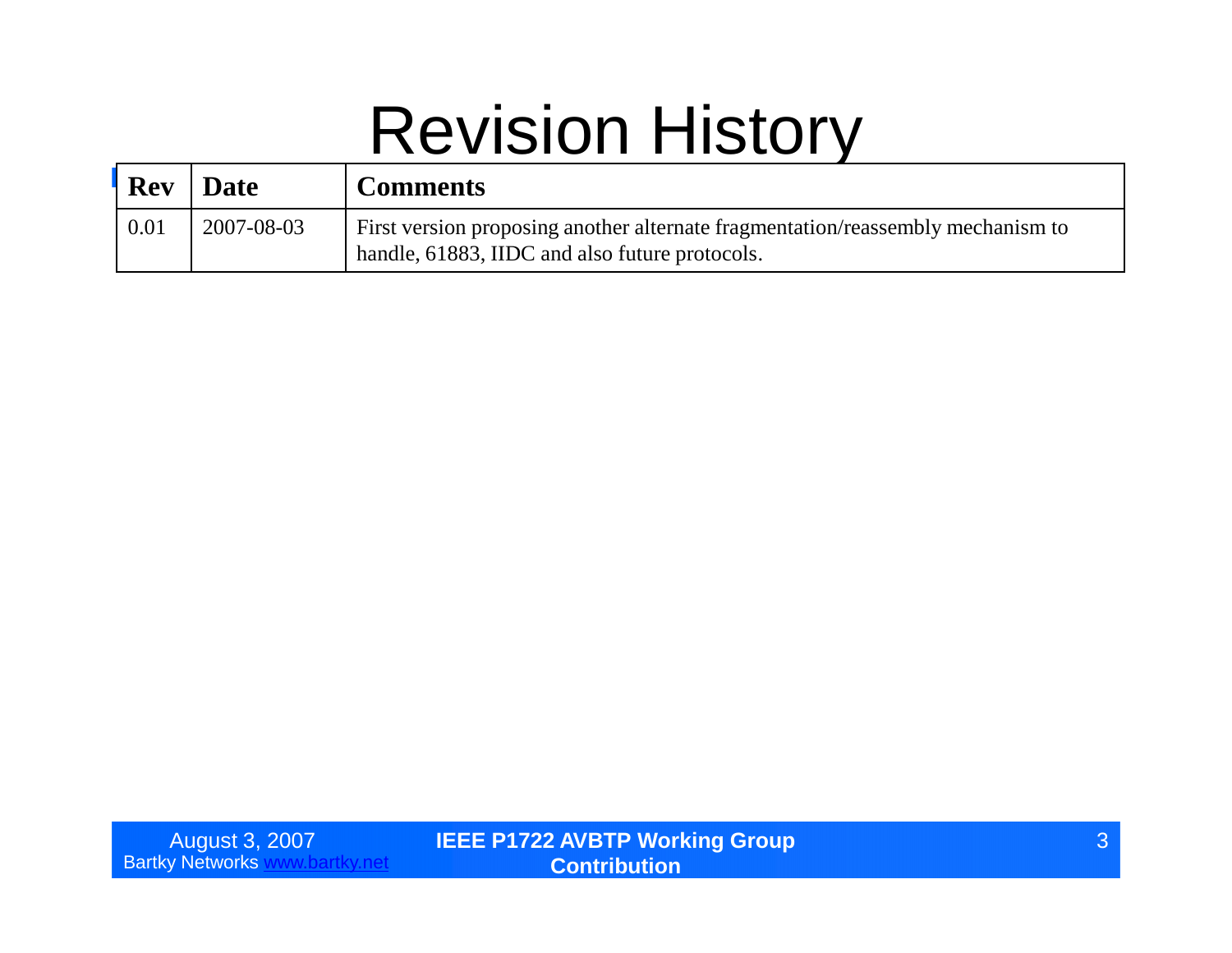### Design Goals

- Fragmentation/Reassembly mechanism should be:
	- Efficient
		- only use one quadlet
	- Consistent
		- Common mechanism to serve 61883, IIDC and future applications)
		- Define standard format for fragment length, packet length, sequencing (for both packet loss and possible out of order condition)
	- Simple
		- Implementable by HW or SW
		- Make algorithm simple such that lower bit rate streams that do not need fragmentation (less than about 90 Mbits/sec)
	- Scalable
		- Solve problem from 100 megabit to 10 gigabit
		- Proposal to do all fragmentation, reassembly and sequencing based on quadlets
	- Functional
		- Provide additional functionality of a standard mechanism for sequencing.
		- Provide fields of use for future new protocols to run over AVBTP using the same mechanism.

| August 3, 2007         |  |
|------------------------|--|
| <b>Bartky Networks</b> |  |

**IEEE P1722 AVBTP Working Group Contribution**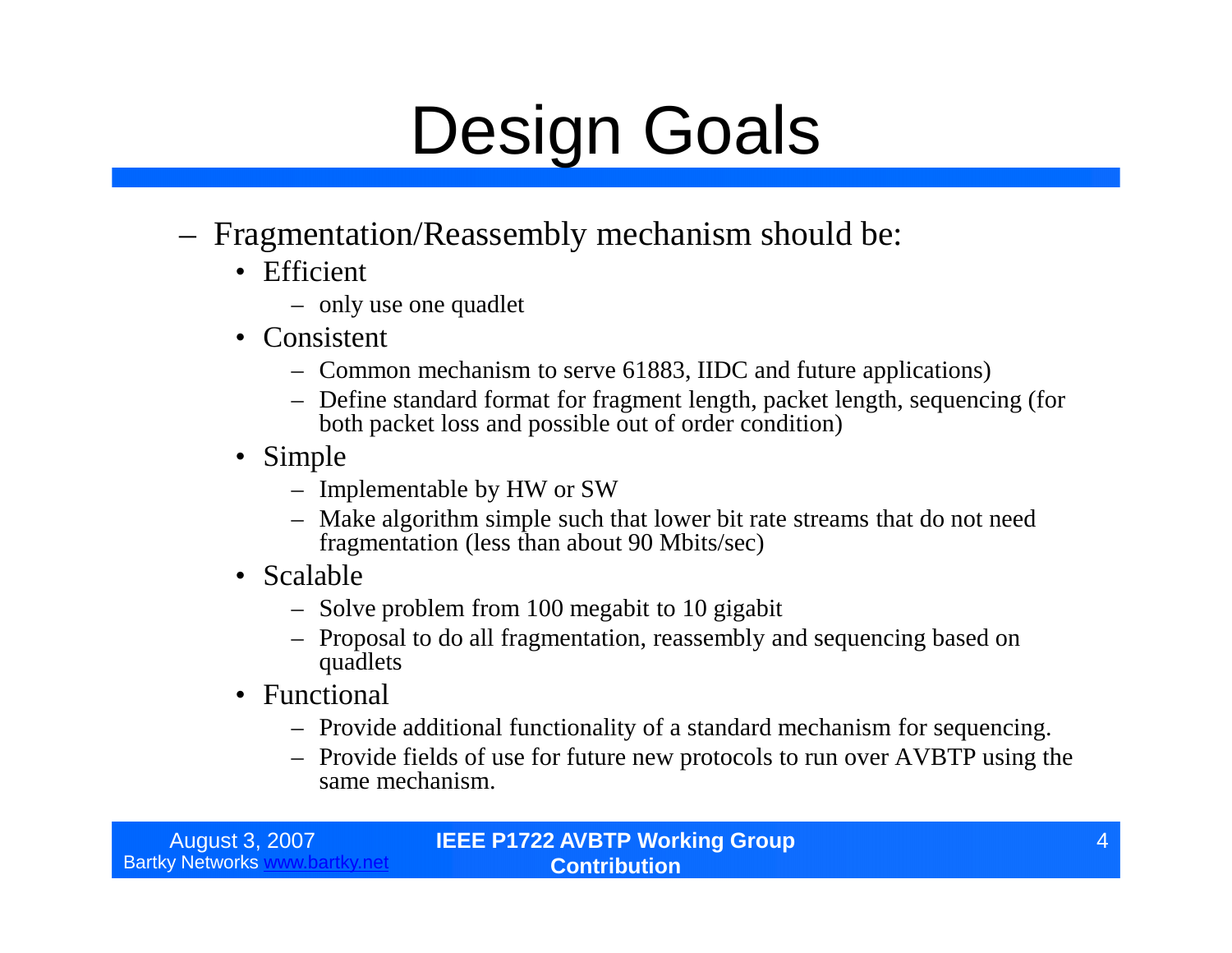## Proposal Summary

- Provide a fragmentation/reassembly service based on an integral number of quadlets
- Add one additional quadlet to AVBTP header for all stream data frames
- Standardize use of packet length field to use in conjunction with fragmentation and reassembly algorithms (e.g. used as sanity check for reassembly)
	- –Use 1394 isochronous packet byte length field from previous proposals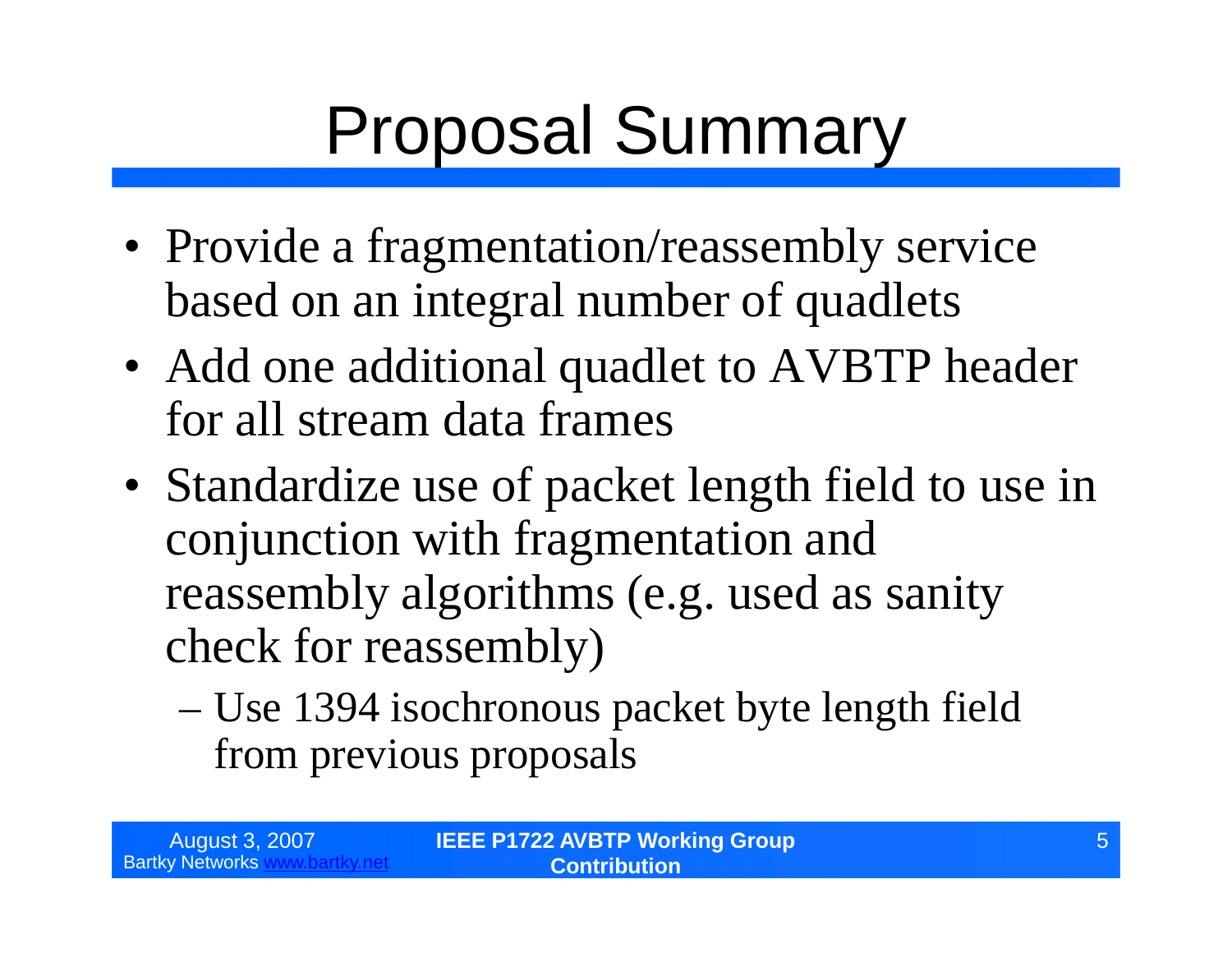## Proposal Summary

- Add the following new fields:
	- Fragment Length (quadlet count)
	- Fragment Control (First and Last bits)
	- Stream Sequence (quadlet count)
- Reuse the 1394 based packet length field, but standardize for all stream types.
- Mandate "smart fragmentation" for cases such as 61883 where packets are to be fragmented on source packet boundaries
	- Fragmentation rules passed to on a per stream basis
		- Per stream needed anyway to handle sequence number control
- Allow for delivery of received pipelined fragments and/or incomplete reassembled packets at AVBTP to upper layer.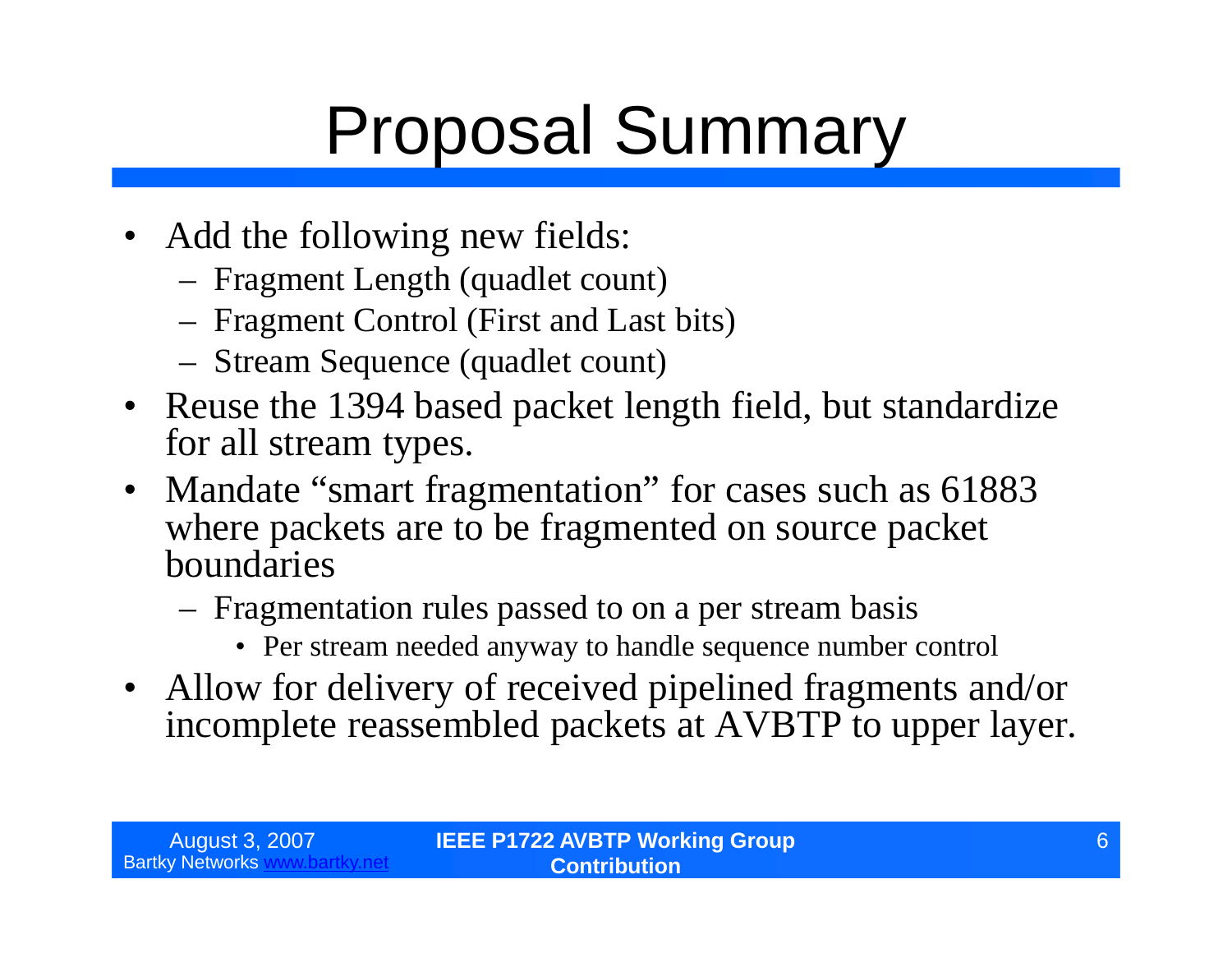#### First or only fragment stream packet format

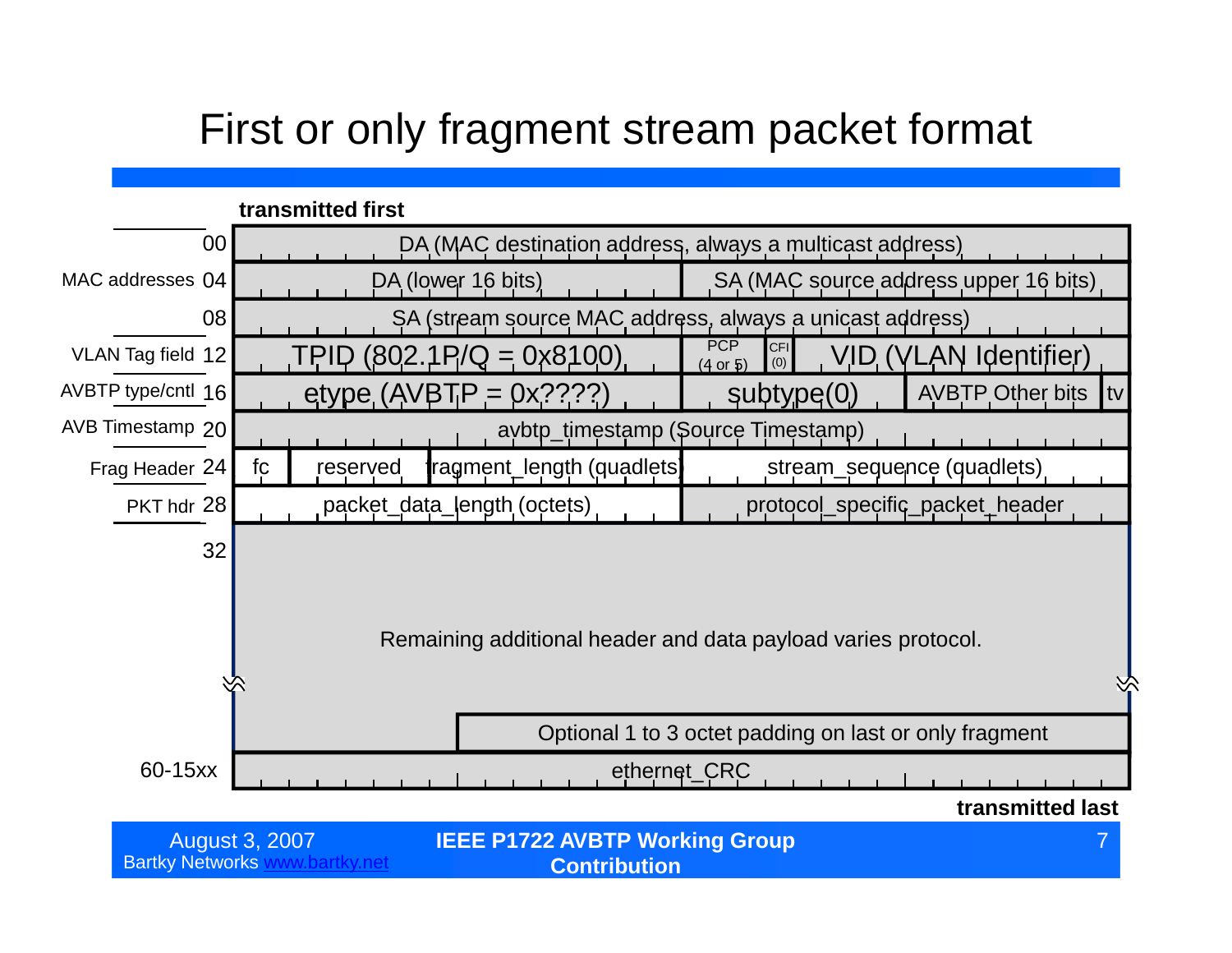#### Last or intermediate fragment stream packet format



| August 3, 2007 | <b>IEEE P1722 AVBTP Working Group</b> |  |
|----------------|---------------------------------------|--|
| v Networks ∖   | <b>Contribution</b>                   |  |

**Bartky Networks www.**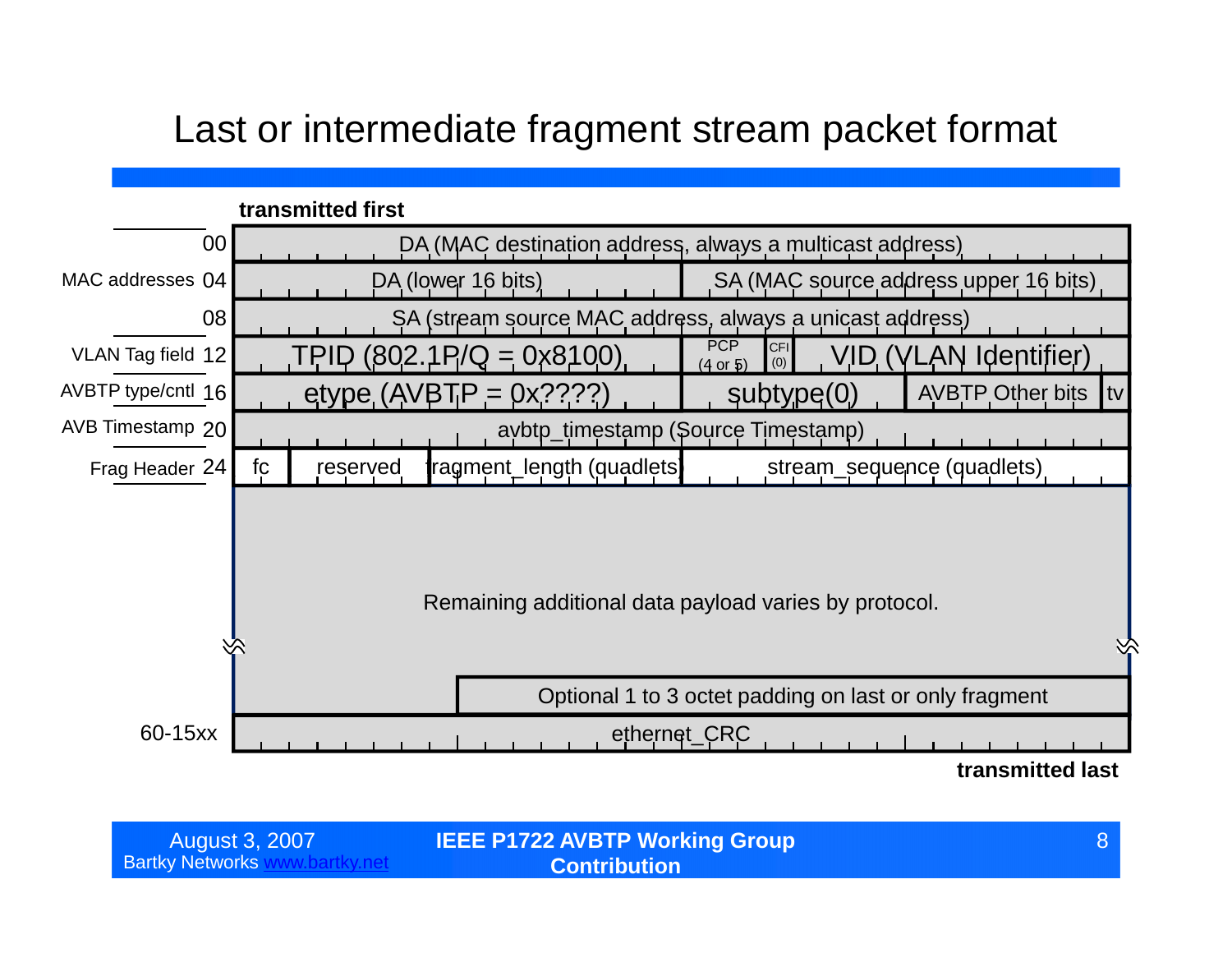- fc: Fragmentation Control (2 bits)
	- NOTE: To make non-fragmented streams easier, a value of 0 is used to indicate first and last status
	- $-$  00<sub>2</sub>: Only Fragment (last  $=$  0, first  $=$  0)
		- Used for all packets that are not fragmented
	- $-10_2$ : First Fragment (last = 1, first = 0)
		- Indicates to receiver that this fragment contains a packet length and to start reassembly process
			- Store packet length for later sanity check
			- Store stream sequence for order and length checks of subsequent fragments
	- $-11_2$ : Intermediate Fragment (last = 1, first = 1)
		- Indicates to receiver that this fragment is an intermediate fragment and to continue process
			- Check stream sequence if correct (Else packet lost or out of order fragment received)
			- Check if Packet MTU exceeded (Else packet too large, protocol error)
	- $-01_2$ : Last Fragment (last = 0, first = 1)
		- Indicates to receiver that this fragment is an last packet fragment and to continue process
			- Check stream sequence if correct (Else packet lost or out of order fragment received)
			- Check if Packet MTU exceeded (Else packet too large, protocol error)
			- If all checks OK and not pipelined, OK to forward complete packet to upper layer and prepare hardware and or software for next stream packet.
			- If desired, the packet length can be checked as an additional sanity check.

| August 3, 2007 <sub> </sub> | <b>IEEE P1722 AVBTP Working Group</b> |  |
|-----------------------------|---------------------------------------|--|
| <b>Bartky Networks w</b>    | <b>Contribution</b>                   |  |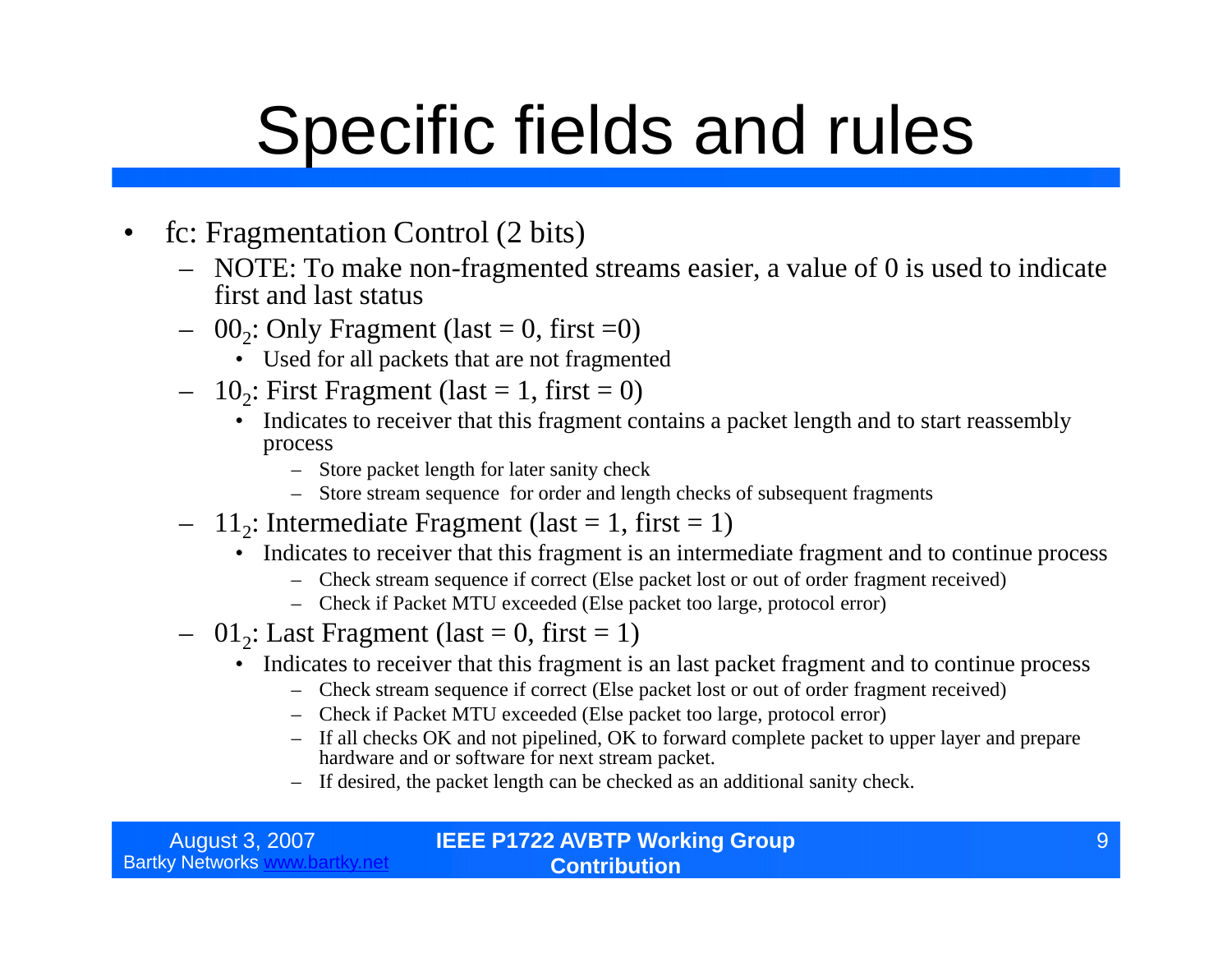- fc: Fragmentation Control (2 bits)
	- NOTE: To make non-fragmented streams easier, a value of 0 is used to indicate first and last status
	- $-$  00<sub>2</sub>: Only Fragment (last  $=$  0, first  $=$  0)
		- Used for all packets that are not fragmented
	- $-10_2$ : First Fragment (last = 1, first = 0)
		- Indicates to receiver that this fragment contains a packet length and to start reassembly process
			- Store packet length for later sanity check
			- Store stream sequence for order and length checks of subsequent fragments
	- $-11_2$ : Intermediate Fragment (last = 1, first = 1)
		- Indicates to receiver that this fragment is an intermediate fragment and to continue process
			- Check stream sequence if correct (Else packet lost or out of order fragment received)
			- Check if Packet MTU exceeded (Else packet too large, protocol error)
	- $-01_2$ : Last Fragment (last = 0, first = 1)
		- Indicates to receiver that this fragment is an last packet fragment and to continue process
			- Check stream sequence if correct (Else packet lost or out of order fragment received)
			- Check if Packet MTU exceeded (Else packet too large, protocol error)
			- If all checks OK and not pipelined, OK to forward complete packet to upper layer and prepare hardware and or software for next stream packet.
			- If desired, the packet length can be checked as an additional sanity check.

| August 3, 2007           | <b>IEEE P1722 AVBTP Working Group</b> |  |
|--------------------------|---------------------------------------|--|
| <b>Bartky Networks w</b> | <b>Contribution</b>                   |  |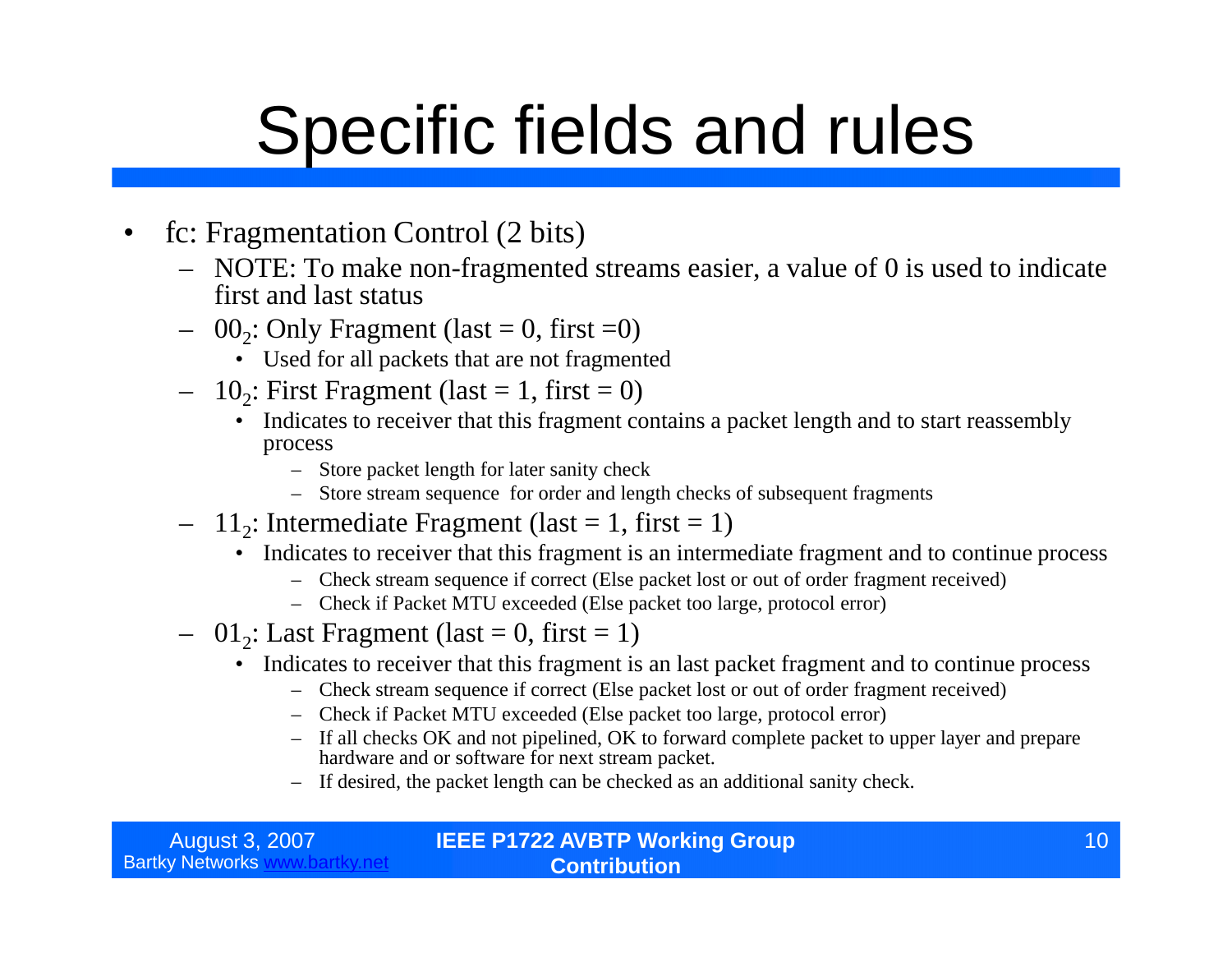#### General rules

- "If it fits, you must not split"
	- For packets that fit into a single Ethernet frame, the talker shall not break it up into fragments
		- Allows to handle streams up to ~90 Mbits/second without fragmentation/reassembly (keep cost down, possible simplifications, etc. for applications such as speakers, low res cameras, etc.)
- Fragmentation/Reassembly shall be based on quadlets, not bytes.
	- Forces alignment on 32 bit boundaries
	- Reduces bits needed in fragmentation/reassembly control field (one) quadlet)
	- Should help it scale better to higher bandwidth streams for both hardware and software.
	- Standard packet octet based length field used if padding necessary.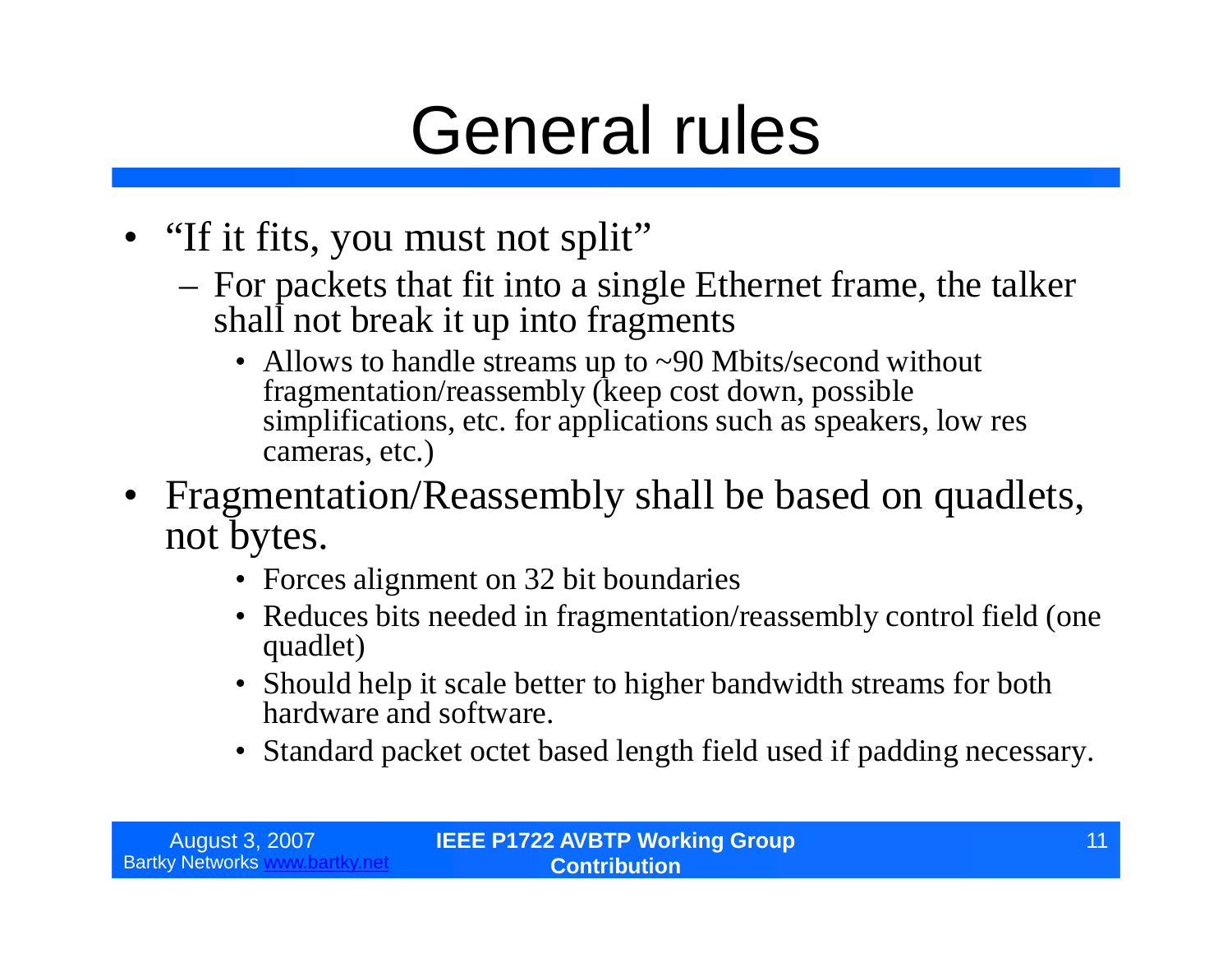- stream\_sequence(quadlets): 16 bits
	- Indicates current count of stream in quadlets.
	- Talker algorithm
		- Before any packets sent, transmit stream sequence counter is set to zero.
		- Each time a stream fragment (only, first, intermediate or last) is to be sent.
			- Fragment length (quadlets) is added to the stream sequence counter.
			- Fragment length and updated stream sequence counter value is put into the fragment.
			- Fragment is transmitted.

#### – Listener algorithm

- On reception of initial "first" or "only" fragment of a stream
	- Stream Sequence value from the fragment is copied to the receive sequence counter.
- Each time a subsequent stream fragment (only, first, intermediate or last) is received
	- Fragment length (quadlets) from the frame is added to the receive stream sequence counter.
	- If receive stream sequence counter is not equal to the value in the received frame, then a fragment was lost, received out of order or there was a protocol error.
	- If frames are not pipelined, then receiver waits for next "first"or "only"packet and discards and resets the receive sequence counter when one of those frames is received.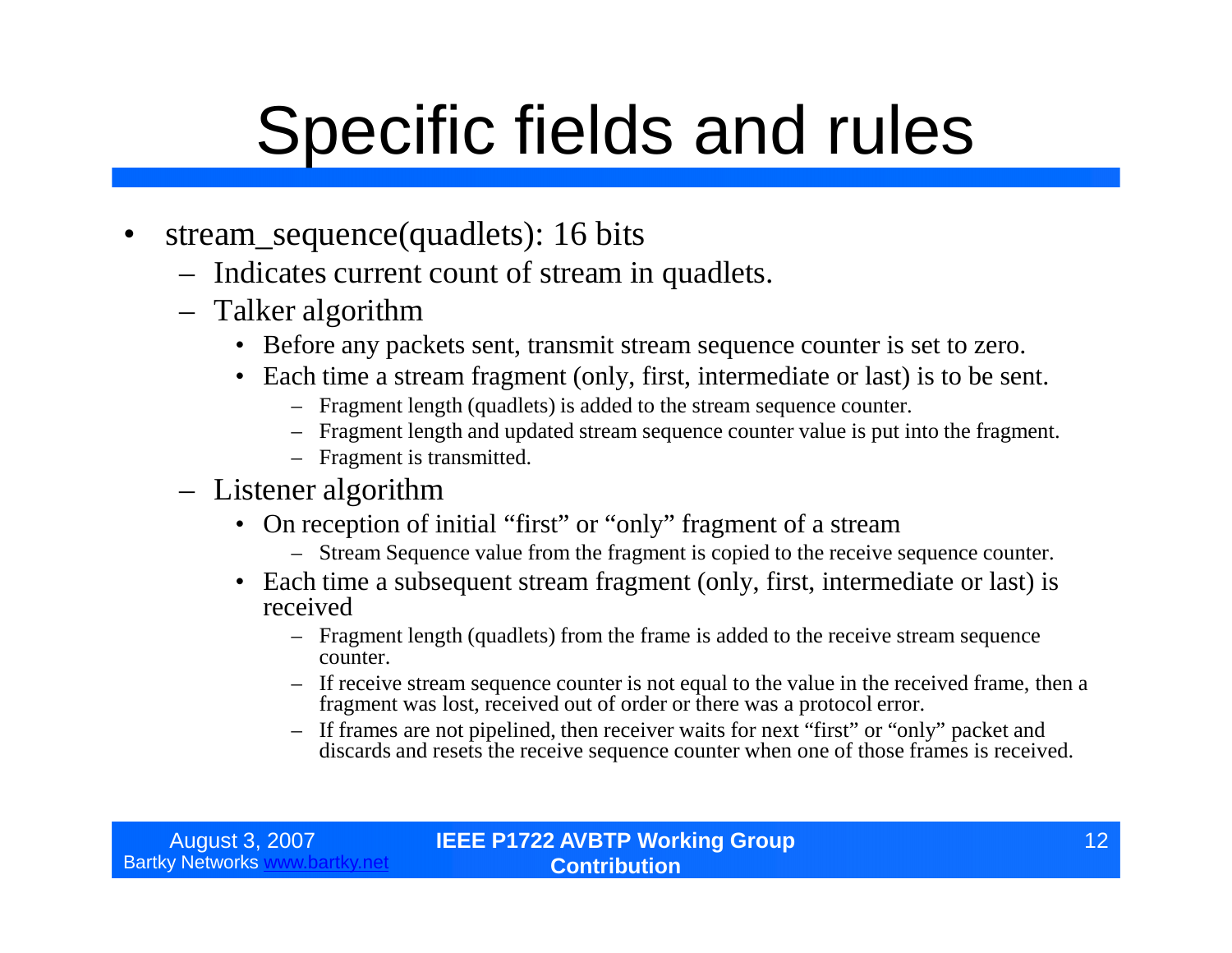- packet\_length (bytes): 16 bits
	- –Same format as 1394, indicates number of octets including any subsequent headers (e.g. CIP) in this packet.
	- –As fragmentation is done based on an integral number of quadlets, also used to ignore any optional padding octets at the end of the "last" or "only" fragment.
		- NOTE: 1394 based "portations" to AVBTP should already handle this case have this issue as they already handle this case as 1394 also provides a "quadlet based" service, and 61883-2 through -7 do not have any padding cases as currently defined.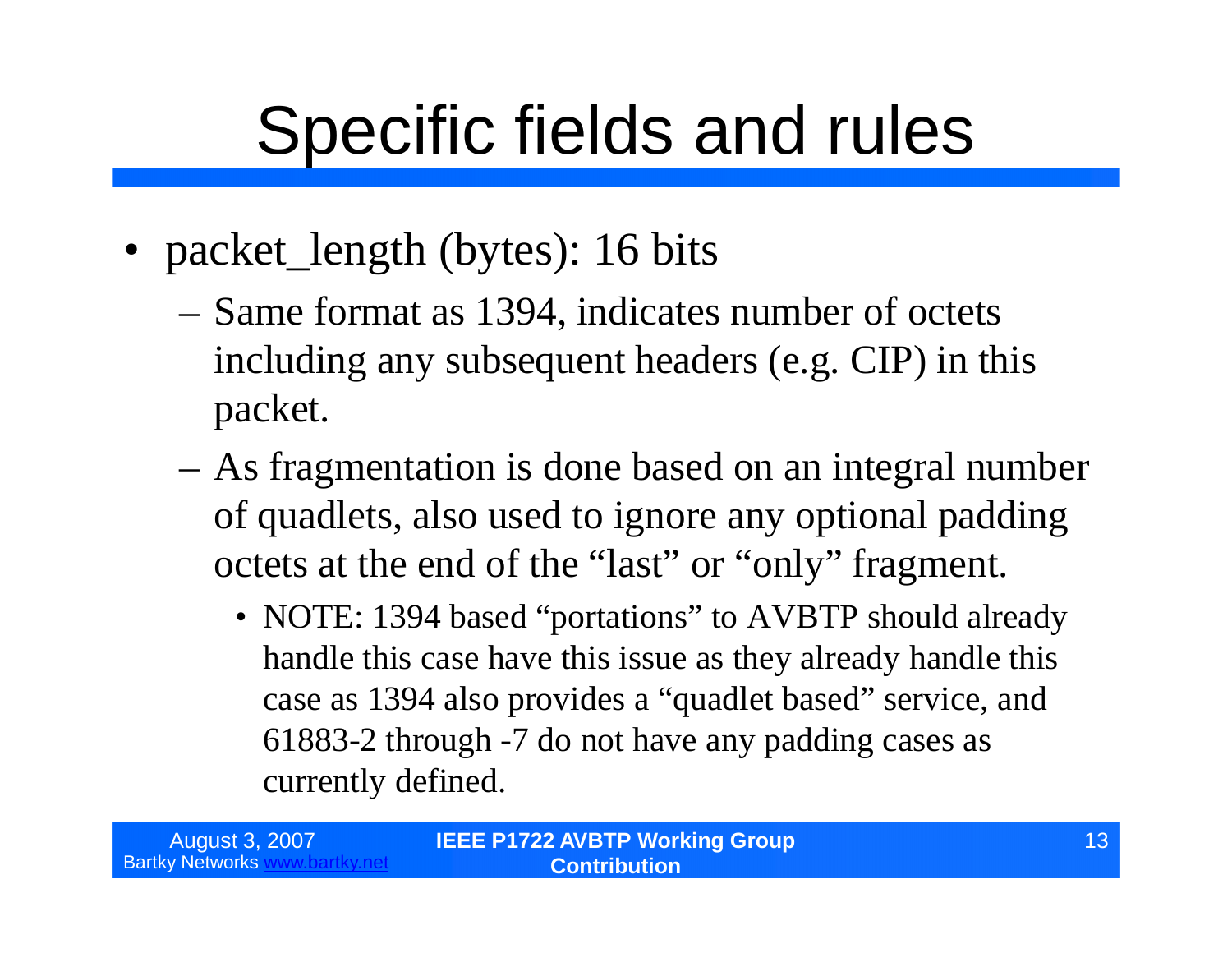### Fragmentation control variables

- All variables are per stream
- packet\_header\_length:
	- 0 to n quadlets
	- Size in quadlets of packet header, starting at first quadlet past the packet length quadlet
- packet\_payload\_fragmentaton\_unit\_size:
	- 1 to n quadlets
	- Size in quadlets of "minimum sized chunks"past the packet\_header\_length quadlets to break the packet into fragments
- maximum\_packet\_size:
	- 1 to n quadlets
	- Maximum size for packets sent by talker or received by listener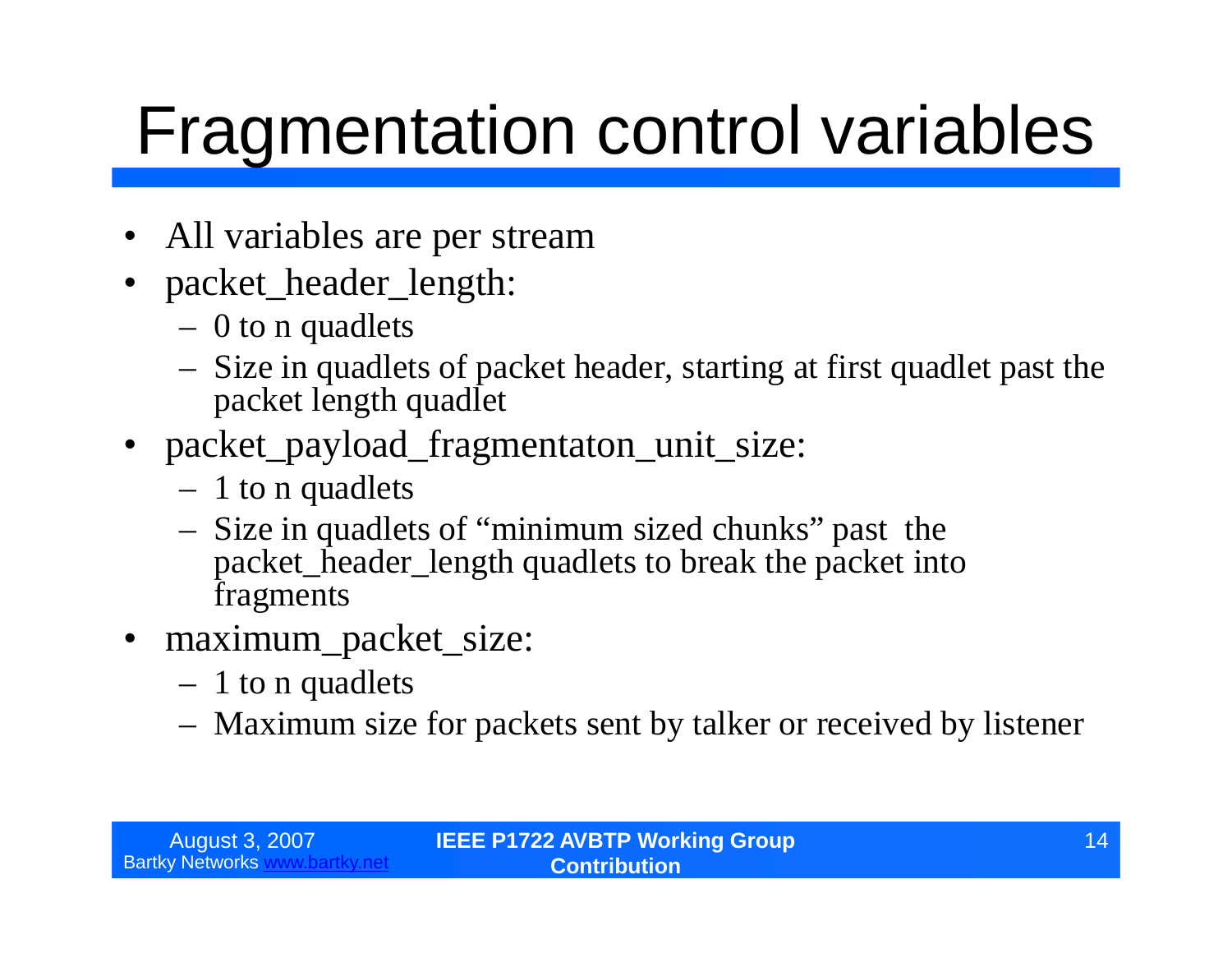### Fragmentation control variables

- 61884-4 Example:
	- –61883-4 MPEG 192 byte source packets with a 2 quadlet CIP header per CIP packet
	- $-$  packet\_header\_length  $= 2$  quadlets (8 bytes)
	- –packet\_payload\_framentation\_unit\_size = 48 quadlets (192 bytes)
	- $-$  maximum\_packet\_size  $=$  as specified by the application, for this example, lets say max 10 MPEG packets per 125 microsecond cycle, so  $2 + (48*10) =$ 482 quadlets
	- –Fragmenter sends 1st fragment with CIP header and 7 MPEG packets and 2nd fragment with remaining 3 MPEG packets.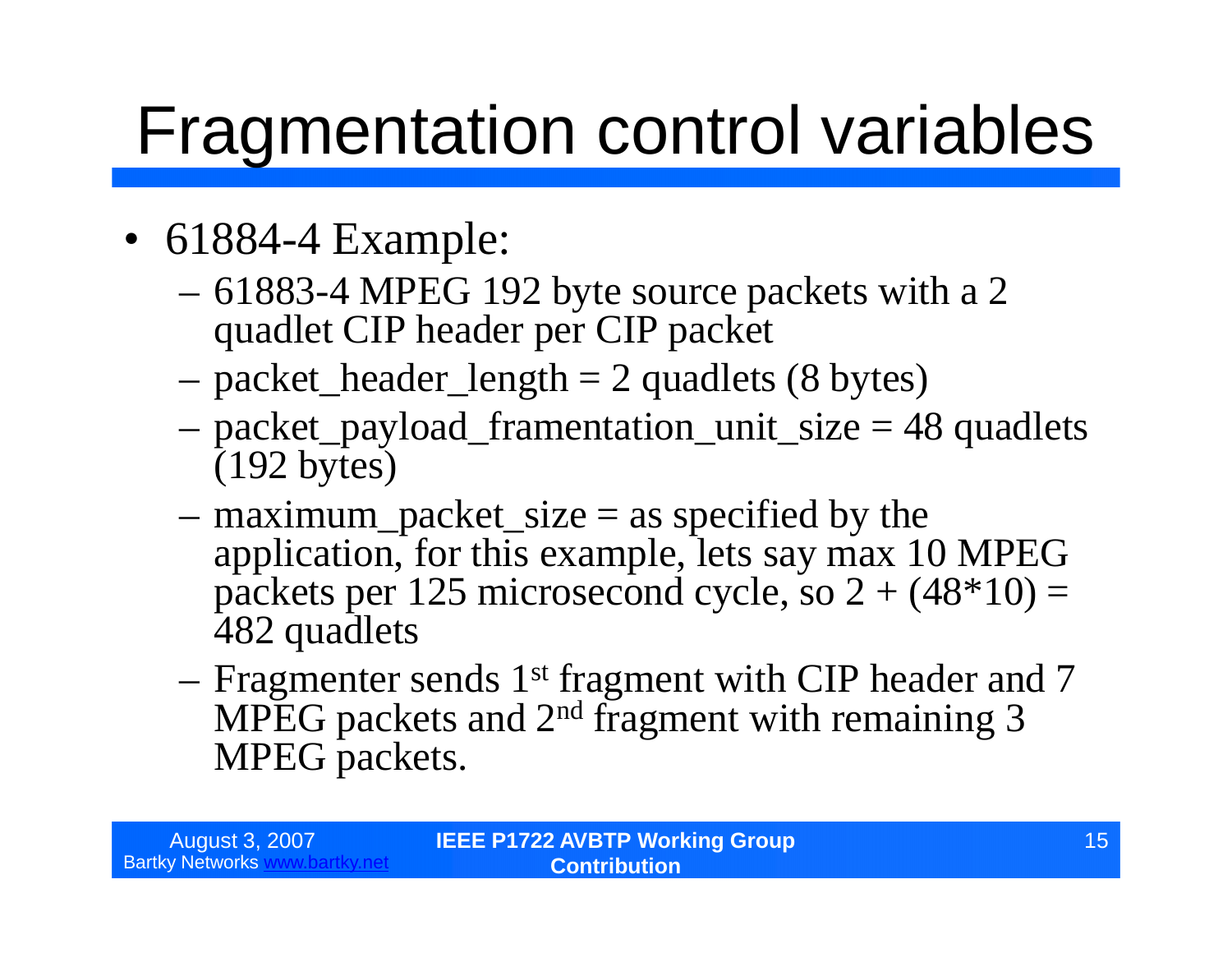### Fragmentation control variables

- IIDC Example:
	- –IIDC with no CIP packet structure.
	- $-$  packet\_header\_length  $= 0$  quadlets
	- –packet\_payload\_framentation\_unit\_size = 1 quadlets (4 bytes)
	- $-$  maximum\_packet\_size  $=$  as specified by the application, for this example, lets say max of 2000 bytes (500 quadlets)
	- –Fragmenter fills 1st fragment with 1488 bytes (372 quadlets) and 2nd fragment with 512 bytes (128 quadlets)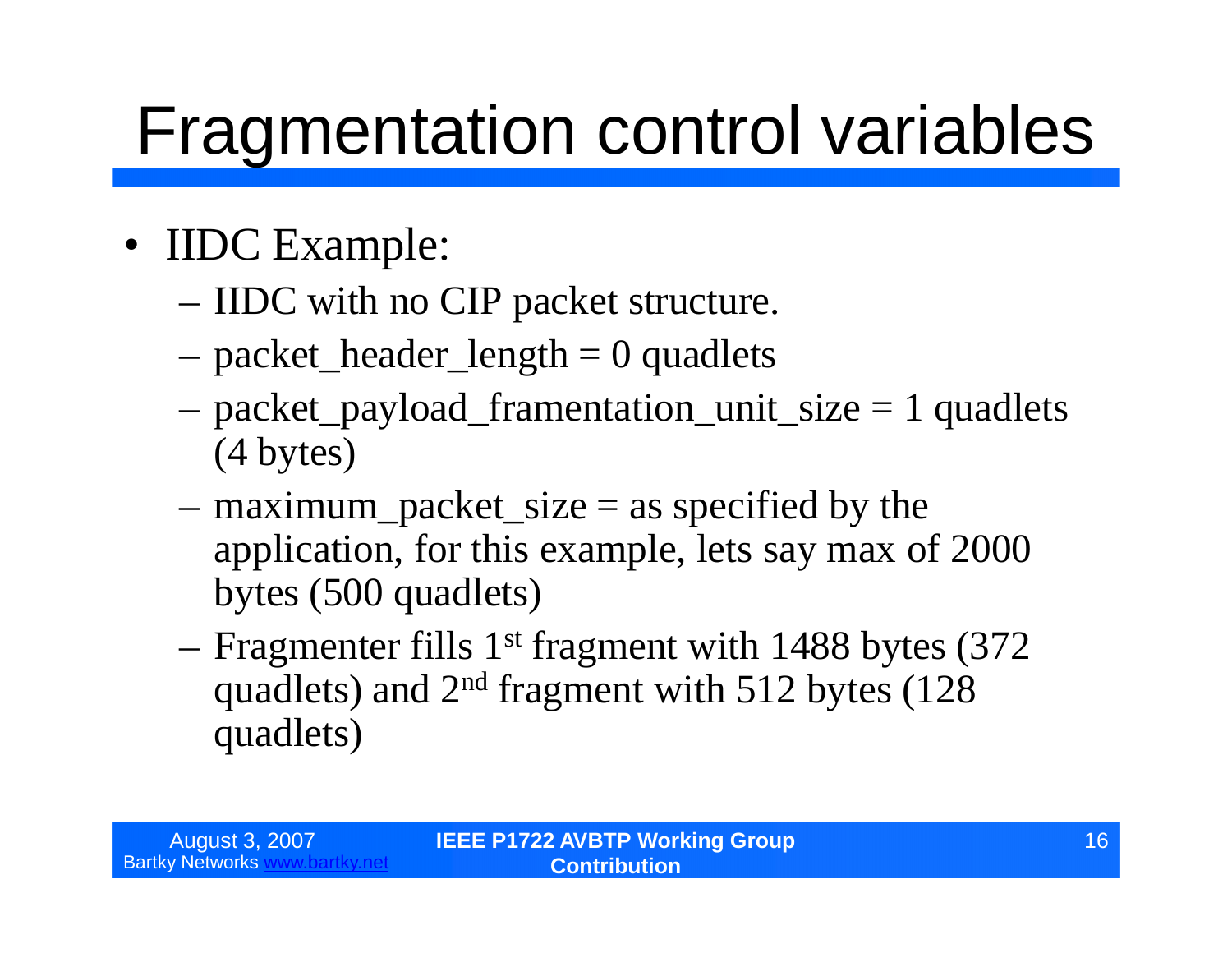# Backup

#### Previous proposal on fragmentation based on splitting up and creating multiple CIP packets.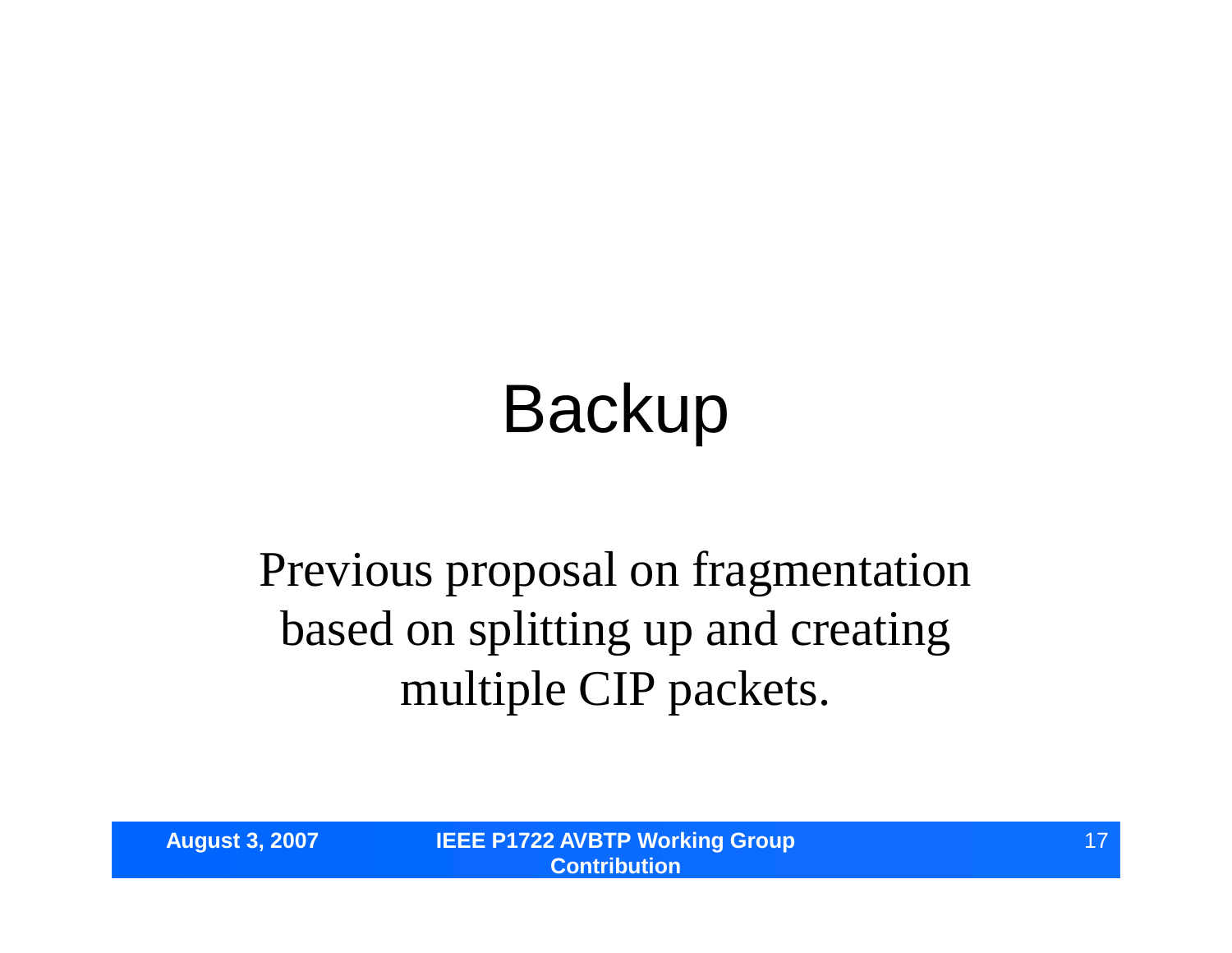#### Example Data Block Fragmentation

- Example fragmentation based on Data **Blocks**
- Use case, 61883-6, 192 kHz audio, 32 channels.
	- (24 samples per 8 kHz cycle) \* (4 bytes per sample)  $\hat{ }$  32 channels = 3072 total bytes contained in 24 Data Blocks each 32 quadlets long.
- Need to break into 3 Ethernet Frames
	- First Frame: F bit = 1, L bit = 0, DBC = 0, SYT field copied from source.
	- Middle Frame: F bit  $=0$ , L bit  $= 0$ , DBC  $= 8$ , SYT field set to all ones.
	- $-$  Last Frame: F bit = 0, L bit = 1, DBC = 16, SYT field set to all ones
- Reassembly if needed is straight forward:
	- DBS, DBC, SYT copied from packet with F bit  $= 1$ .
	- Length calculated by adding lengths of all fragments minus CIP headers of intermediate or last packets.
	- Lost fragments detected by sequence number mismatch (just like for normal streams)



August 3, 2007 **IEEE P1722 AVBTP Working Group Contribution**